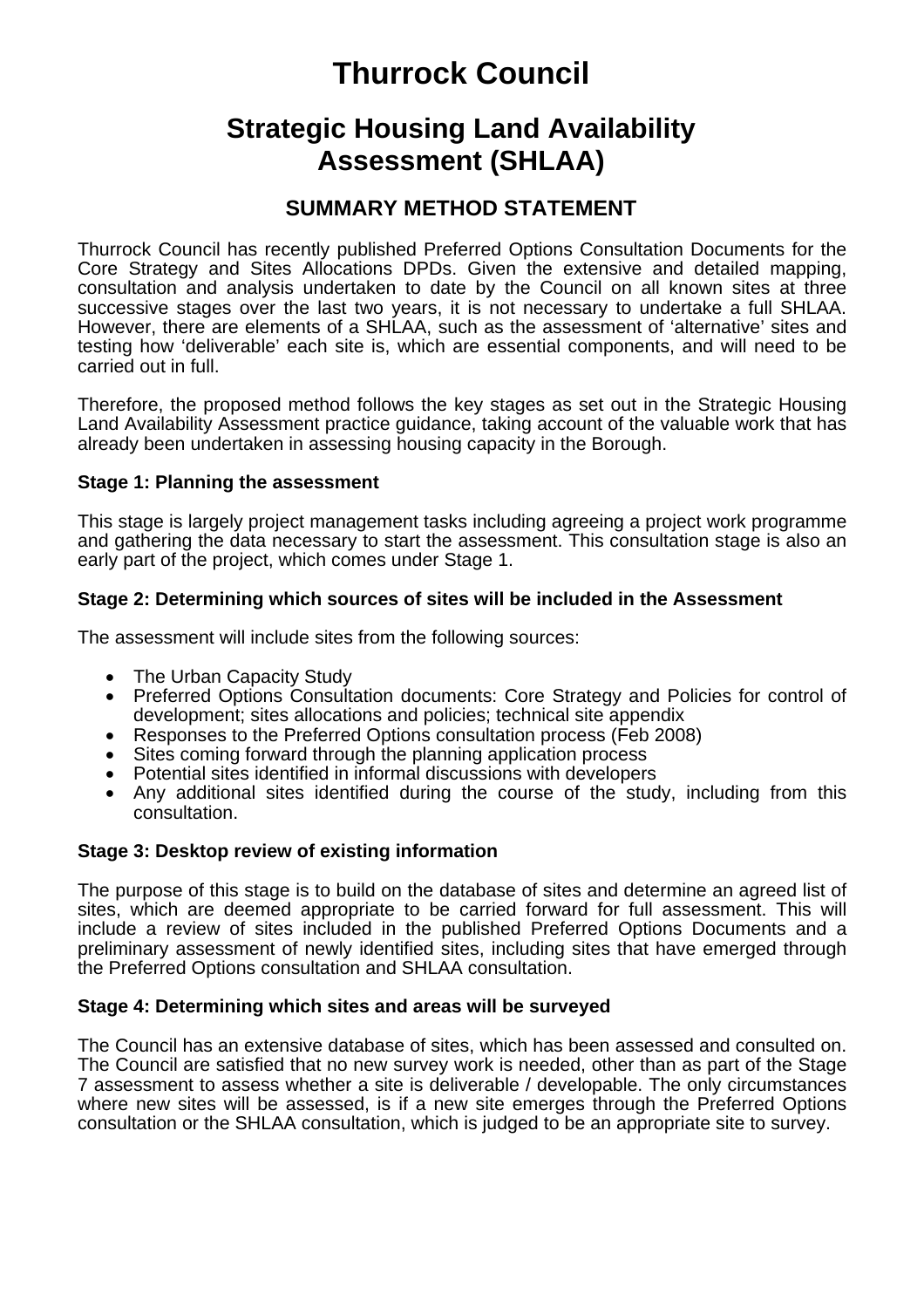# **Thurrock Council**

## **Strategic Housing Land Availability Assessment (SHLAA)**

### **SUMMARY METHOD STATEMENT**

#### **Stage 5: Carrying out Desktop Site Surveys**

Desktop surveys of new sites will be undertaken to identify the following characteristics:

- Site size
- Site boundaries
- Current use
- Surrounding land uses
- Character of surrounding area
- Physical constraints
- Development progress
- Initial assessment of suitability for housing / mixed use development

These desktop reviews will be supplemented by on-site surveys undertaken as part of Stage 7.

#### **Stage 6: Estimating the Housing Potential of each site**

This stage would involve a review of current capacity estimates for existing sites in the database and may involve reconciling different capacity estimates for the same sites, which have been formulated by different parties.

If necessary, case study design analysis will be carried out on new sites to test the capacity for housing.

#### **Stage 7: Assessing Suitability, Availability and Achievability**

For all sites, both current and new, an assessment will be made as to whether a site is 'suitable', 'available' and 'achievable' within a 15 year timeframe. These will be tested through site visits and desktop research:

Suitability criteria include:

- Policy restrictions
- Physical limitations
- Impacts on surroundings
- Environmental conditions

Availability of sites for housing will be tested through research and on-site inspections. Onerous agreements on parcels of land will be highlighted, where possible, as will unregistered land and multiple ownerships which will impact on land assembly and potential acquisition costs and relocation requirements.

Whether or not sites are 'achievable' will be assessed through an analysis of, among other things: the quality of housing in adjacent areas, neighbouring uses, open space, amenity provision, size of site, scope for new market creation and proximity to transport. Abnormal costs will also be identified, e.g. flood risk.

In addressing the factors set out above, barriers to delivery will be considered, and how these could be overcome.